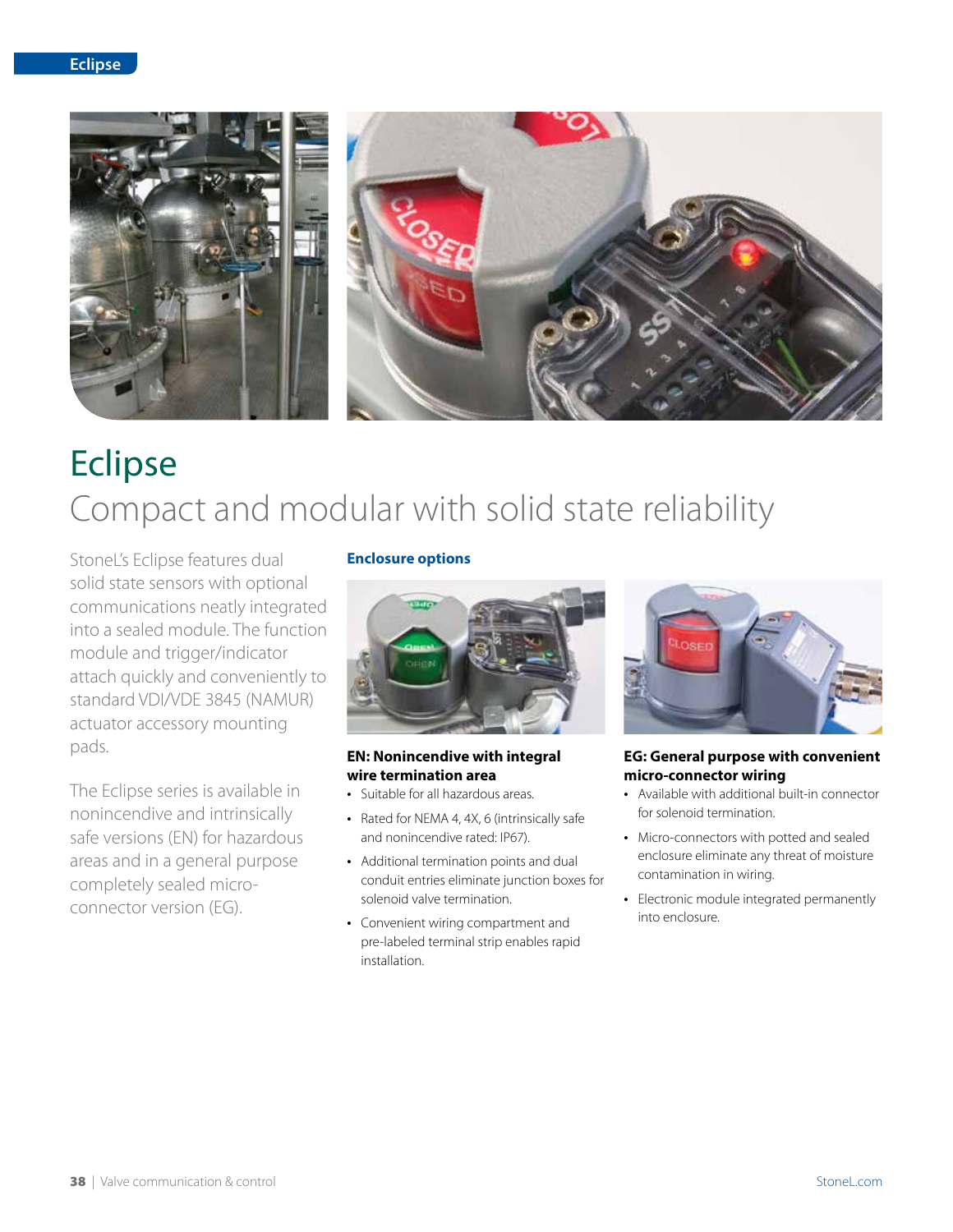# Features

- 1. No moving mating parts assure long life and trouble-free operation.
- 2. Red/green visual indicator boldly displays valve status, and coordinates with red/green LEDs.
- 3. Direct attachment to ISO/NAMUR mounting pads with simple mounting kit (sold separately)
- 4. High intensity red and green LEDs indicate electronic switch status to confirm electrical operation.
- 5. Sensor triggers are adjustable in 3.5 degree increments through 360 degrees for precision and flexibility.
- 6. Submersible and capable of high pressure washdown, Eclipse sensors and electronics are fully sealed to eliminate hazard threat and corrosion problems.
- 7. Extremely compact, rugged enclosure integrates position sensors, communication, electronics, and power outputs for solenoids.
- 8. All mechanical parts are made of Lexan® or stainless steel for corrosion resistance and durability.



#### **Triggering and visual indicator**

Red and green visual indication is viewable from 360 degrees around the automated valve and from above at distances up to 70 feet. The yellow flow line indicator is also available, which is viewable from all angles at a distance up to 30 feet.



Red/green option **Flow line option** 

# **Specifications**

| <b>Materials of construction</b>                                  |                                    |
|-------------------------------------------------------------------|------------------------------------|
| Housing                                                           | Lexan <sup>®</sup> polycarbonate   |
| Drum components                                                   | Lexan® polycarbonate               |
| <b>Fasteners</b>                                                  | Stainless steel                    |
| Triggers and coupling                                             | Stainless steel                    |
| <b>Ouick connectors</b>                                           | Stainless steel                    |
| <b>Operating life</b>                                             | Unlimited                          |
| Temperature range                                                 | -40° C to 80° C (-40° F to 176° F) |
| <b>Warranty</b>                                                   |                                    |
| Dual modules                                                      | Five years                         |
| Mechanical components                                             | Two years                          |
| Lexan® is a registered trademark of General Electric Corporation. |                                    |

Eclipse solid state inductive sensors are activated by stainless steel targets embedded into the visual indicator drum. Open and closed targets may be independently adjusted in 3.5 degree increments.



| Ratings                                                                             |              |  |  |  |  |  |
|-------------------------------------------------------------------------------------|--------------|--|--|--|--|--|
| Nonincendive<br>(Class Land II, Div. 2)                                             | FN models*   |  |  |  |  |  |
| Intrinsically safe<br>(Ex ia, Zone 0 or Class Land II, Div. 1)                      | <b>FN44*</b> |  |  |  |  |  |
| <b>Enclosure protection</b>                                                         |              |  |  |  |  |  |
| NEMA 4.4X and 6                                                                     | All models   |  |  |  |  |  |
| Ingress Protection 67                                                               | All models   |  |  |  |  |  |
| Approvals*<br>See StoneL.com/approvals                                              |              |  |  |  |  |  |
| * Only models listed on StoneL's official website are approved per specific rating. |              |  |  |  |  |  |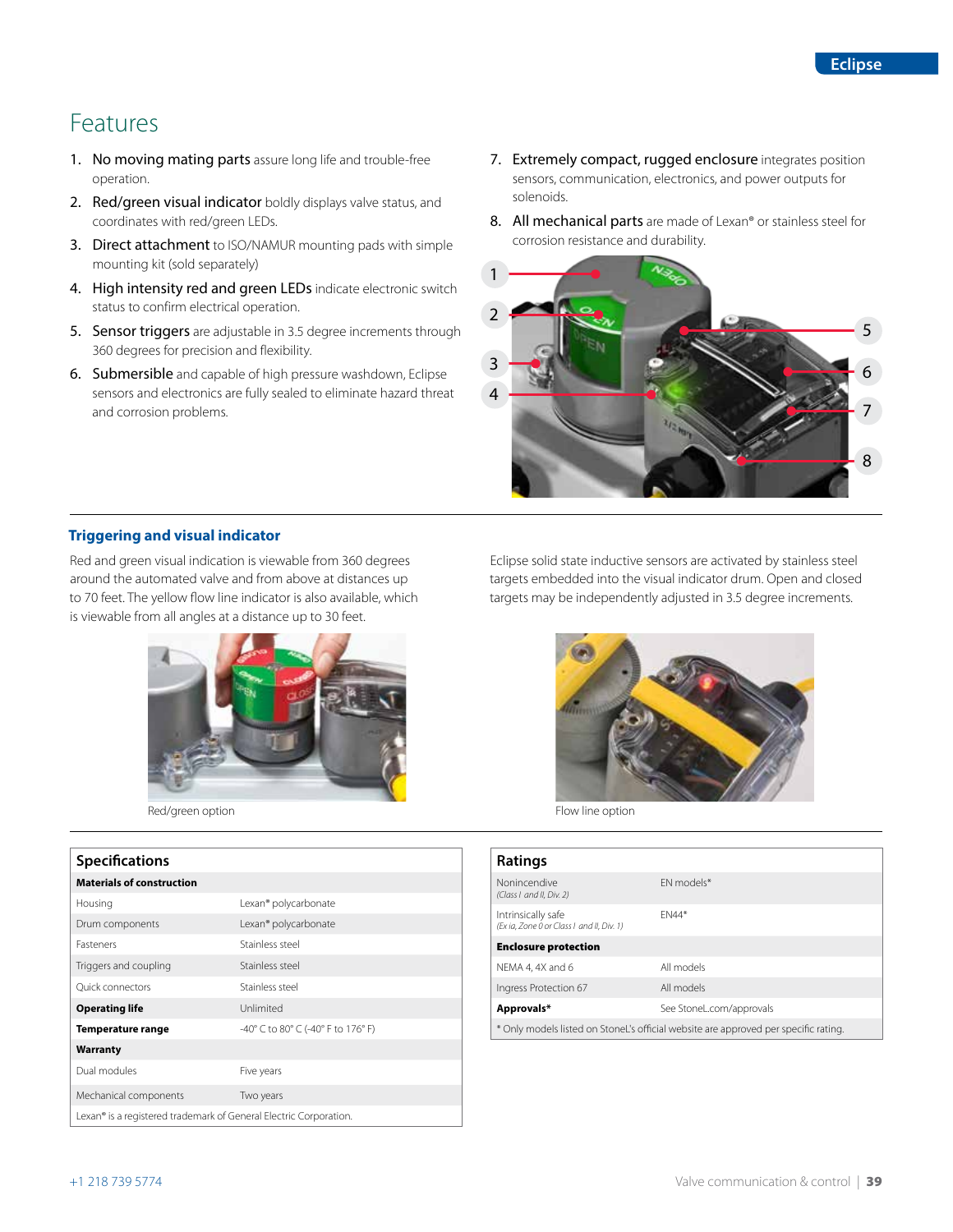# Sensing and communication

The Eclipse offers incredible value and space efficiency. Communications, position sensing, power outputs, and auxiliary inputs are sealed in the Eclipse function module. Select from NAMUR sensors, SST switching, or AS-Interface, or DeviceNet™ communication terminals. All are fully solid state and sealed.



EN features a removable, fully sealed dual module to facilitate quick, convenient maintenance and wiring.

| <b>Switching and sensor specifications</b>      |                                                                                                                                                                                                         |  |  |  |  |  |  |  |
|-------------------------------------------------|---------------------------------------------------------------------------------------------------------------------------------------------------------------------------------------------------------|--|--|--|--|--|--|--|
| SST switching sensors (33, 34)                  |                                                                                                                                                                                                         |  |  |  |  |  |  |  |
| Configuration                                   | (2) SST solid state sensors<br>(2) Wire terminations for one solenoid                                                                                                                                   |  |  |  |  |  |  |  |
| Operation                                       | Select either NO (33) or NC (34) models                                                                                                                                                                 |  |  |  |  |  |  |  |
| Maximum current inrush                          | 1.0 amps @ 125 VAC/VDC                                                                                                                                                                                  |  |  |  |  |  |  |  |
| Maximum current continuous                      | 0.1 amps @ 125 VAC/VDC                                                                                                                                                                                  |  |  |  |  |  |  |  |
| Minimum on current                              | 2.0 <sub>m</sub> A                                                                                                                                                                                      |  |  |  |  |  |  |  |
| Maximum leakage current                         | 0.5 <sub>m</sub> A                                                                                                                                                                                      |  |  |  |  |  |  |  |
| Voltage range                                   | 24 - 125 VAC<br>8 - 125 VDC                                                                                                                                                                             |  |  |  |  |  |  |  |
| Maximum voltage drop                            | 6.5 volts @ 10 mA<br>7.5 volts @ 100 mA                                                                                                                                                                 |  |  |  |  |  |  |  |
| <b>Wiring diagram</b><br>(33, 34)<br><b>SST</b> | Solenoid<br>Ø<br>Solenoid Valve<br>Output<br>$\overline{2}$<br>Ø<br>Ø<br>$\mathbf{1}$<br>Solenoid<br>Power<br>Ø<br>$\overline{2}$<br>Ø<br>Valve Open<br>Ø<br>Common<br>Ø<br>Valve Closed<br>Ø<br>Common |  |  |  |  |  |  |  |
| <b>NAMUR sensors (44)</b>                       |                                                                                                                                                                                                         |  |  |  |  |  |  |  |
| Configuration                                   | (2) NAMUR sensors (EN 60947-5-6; I.S.)<br>(2) Wire terminations for one solenoid                                                                                                                        |  |  |  |  |  |  |  |
| Operation                                       | Normally closed NAMUR sensors (solid state)                                                                                                                                                             |  |  |  |  |  |  |  |
| Voltage range                                   | $5 - 25$ VDC                                                                                                                                                                                            |  |  |  |  |  |  |  |
| Current ratings                                 | Target on I<1 mA<br>Target off 1>3 mA                                                                                                                                                                   |  |  |  |  |  |  |  |
| <b>Wiring diagram</b><br>(44)<br><b>NAMUR</b>   | Ø<br>Solenoid<br>Solenoid Valve<br>Output<br>Ø<br>$\overline{2}$<br>Ø<br>1<br>Solenoid<br>Power<br>Ø<br>$\overline{2}$<br>Ø<br>Valve<br>open<br>Ø<br>Ø<br>Valve<br>closed                               |  |  |  |  |  |  |  |

# **Valve Communication Terminal (VCT) specifications**

| AS-Interface (96)             |                                                                                                                                                                                             |  |  |  |  |  |  |
|-------------------------------|---------------------------------------------------------------------------------------------------------------------------------------------------------------------------------------------|--|--|--|--|--|--|
| Configuration                 | (2) Discrete sensor inputs<br>(2) Auxiliary discrete inputs<br>(2) Power outputs (solenoids)                                                                                                |  |  |  |  |  |  |
| Maximum current               | 160 mA, both outputs combined                                                                                                                                                               |  |  |  |  |  |  |
| Auxiliary inputs              | 24 VDC @ 2 mA (self-powered)                                                                                                                                                                |  |  |  |  |  |  |
| Output                        | 4 watts @ 24 VDC both outputs combined                                                                                                                                                      |  |  |  |  |  |  |
| Outputs, voltage              | $21 - 26$ VDC                                                                                                                                                                               |  |  |  |  |  |  |
| Configuration code            | ID=F, IO=4; user defined (4DI/2DO)                                                                                                                                                          |  |  |  |  |  |  |
| AS-i version                  | 3.0                                                                                                                                                                                         |  |  |  |  |  |  |
| Devices per network           | 31                                                                                                                                                                                          |  |  |  |  |  |  |
| <b>Wiring diagram</b><br>(96) | $AS-i +$<br>あるるる<br>AS-i -<br>AUX IN +<br>AUX IN1 -<br>AUX IN2 -<br>3 WIRE RTN<br>0<br>0<br>$OUT2 +$<br>Solenoid Valve<br>OUT <sub>2</sub> -<br>B<br>B<br>OUT1+<br>Solenoid Valve<br>OUT1 - |  |  |  |  |  |  |

| AS-Interface VCT with extended addressing (97) |                                                                                                                                          |                         |  |  |  |  |  |  |
|------------------------------------------------|------------------------------------------------------------------------------------------------------------------------------------------|-------------------------|--|--|--|--|--|--|
| Configuration                                  | (2) Discrete sensor inputs<br>(2) Auxiliary discrete inputs<br>(1) Power output (solenoid)                                               |                         |  |  |  |  |  |  |
| Maximum current                                | 100 mA                                                                                                                                   |                         |  |  |  |  |  |  |
| Auxiliary inputs                               | 24 VDC @ 2 mA (self-powered)                                                                                                             |                         |  |  |  |  |  |  |
| Output                                         | 2 watts @ 24 VDC                                                                                                                         |                         |  |  |  |  |  |  |
| Output, voltage                                | $21 - 26$ VDC                                                                                                                            |                         |  |  |  |  |  |  |
| Configuration code                             | ID=A, IO=4; user defined (4DI/1DO)                                                                                                       |                         |  |  |  |  |  |  |
| AS-i version                                   | 3.0                                                                                                                                      |                         |  |  |  |  |  |  |
| Devices per network                            | 62                                                                                                                                       |                         |  |  |  |  |  |  |
| <b>Wiring diagram</b><br>(97)                  | $AS-i +$<br>AS-i -<br>AUX IN +<br>AUX IN1 -<br>AUX IN2 -<br>3 WIRE RTN<br><b>NOT USED</b><br><b>NOT USED</b><br>OUT1 +<br>Solenoid Valve | ののの<br>Ø<br>Ø<br>Ø<br>Ø |  |  |  |  |  |  |
|                                                | OUT1 -                                                                                                                                   | Ø                       |  |  |  |  |  |  |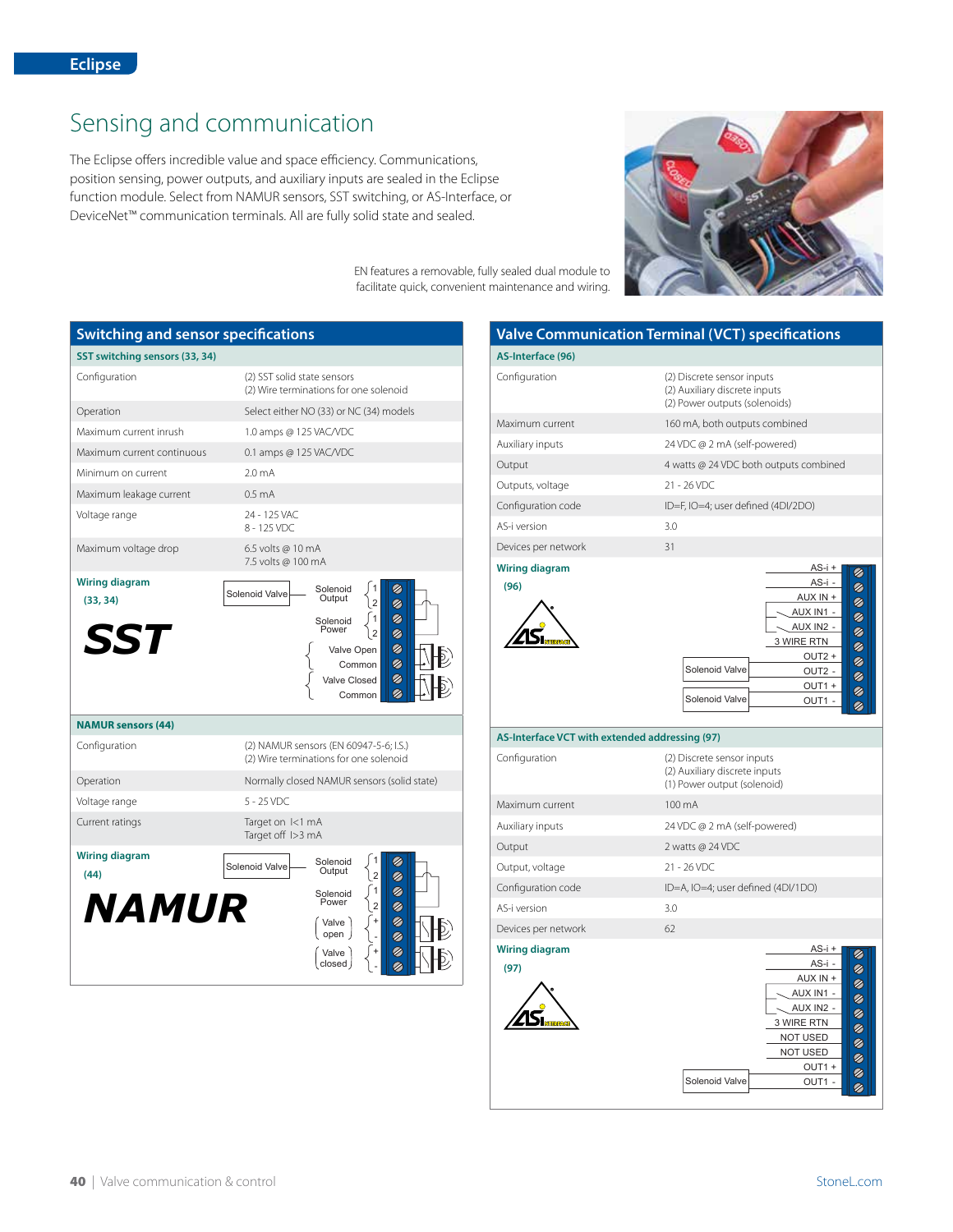### **DeviceNet™ (92)**

| Configuration                                     | (2) Discrete inputs (open and closed)<br>(2) Power outputs (solenoids)<br>(1) 4-20 mA auxiliary analog input, 10-bit<br>resolution; no additional power source required                                         |  |  |  |  |  |  |
|---------------------------------------------------|-----------------------------------------------------------------------------------------------------------------------------------------------------------------------------------------------------------------|--|--|--|--|--|--|
| Transmission rate                                 | Software selectable 125K, 250K or 500K baud                                                                                                                                                                     |  |  |  |  |  |  |
| Messaging                                         | Polling, cyclic and change of state                                                                                                                                                                             |  |  |  |  |  |  |
| Outputs                                           | 4 watts @ 24 VDC outputs combined                                                                                                                                                                               |  |  |  |  |  |  |
| Outputs, voltage                                  | 24 VDC (with input voltage ranging from<br>$10 - 24 VDC$                                                                                                                                                        |  |  |  |  |  |  |
| Other features                                    | Predetermined output fail state                                                                                                                                                                                 |  |  |  |  |  |  |
| <b>Wiring diagram</b><br>(92)<br><b>DeviceNet</b> | V+<br>CAN H<br>Ø<br><b>DeviceNet</b><br><b>SHIELD</b><br>$\overline{\mathfrak{D}}$<br><b>Bus</b><br>CAN L<br>⊘<br>٧-<br>$\overline{\mathscr{D}}$                                                                |  |  |  |  |  |  |
|                                                   | Ain -<br>$\overline{\mathscr{D}}$<br>$4-20$ mA<br>Ain +<br>Transmitter<br>⊘<br>OUT1-<br>$\overline{\mathscr{D}}$<br>Solenoid Valve<br>24 VDC+<br>$\overline{\mathscr{D}}$<br>OUT <sub>2</sub><br>Solenoid Valve |  |  |  |  |  |  |

# **Valve Communication Terminal (VCT) specifications** Eclipse visual indicator designations

<span id="page-3-0"></span>

| <b>DESIGNATION</b> | 0°                                               | $90^\circ$        |  |  |  |  |
|--------------------|--------------------------------------------------|-------------------|--|--|--|--|
| D                  | <b>RED CLOSED</b>                                | <b>GREEN OPEN</b> |  |  |  |  |
| N                  | <b>GREEN CLOSED</b>                              | <b>RED OPEN</b>   |  |  |  |  |
| п                  |                                                  |                   |  |  |  |  |
| S                  | Αŀ<br>в                                          | A<br>B            |  |  |  |  |
|                    | A<br>в                                           | B<br>A            |  |  |  |  |
| X                  | Specialty configuration - please consult factory |                   |  |  |  |  |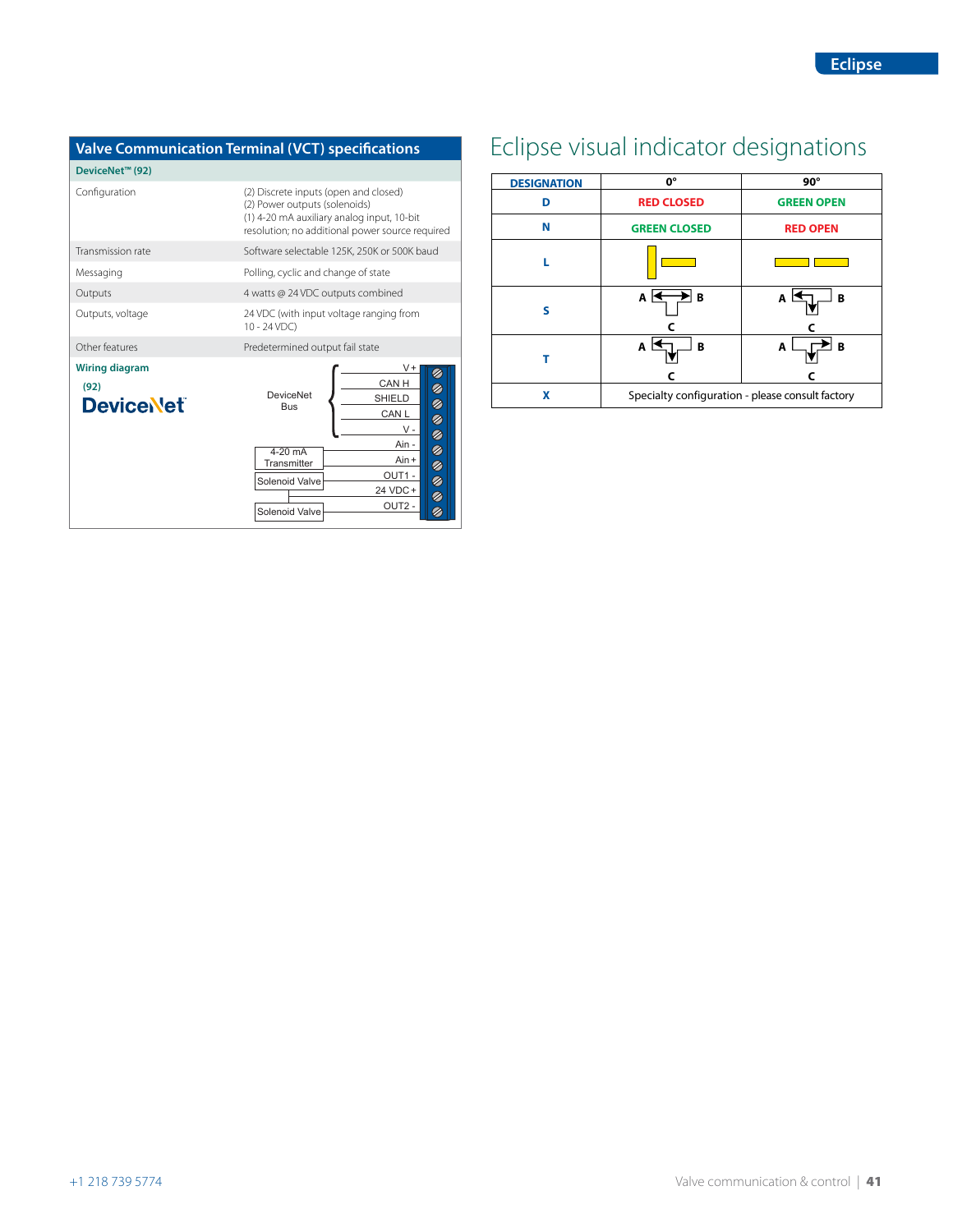| <b>Model selector</b>                              |                                            |                                                                          |        |                                                          |  |                                                           |  |  |  |  |               |    | <b>Model selector</b>                              |           |             |
|----------------------------------------------------|--------------------------------------------|--------------------------------------------------------------------------|--------|----------------------------------------------------------|--|-----------------------------------------------------------|--|--|--|--|---------------|----|----------------------------------------------------|-----------|-------------|
| <b>SERIES</b>                                      |                                            |                                                                          |        |                                                          |  |                                                           |  |  |  |  | <b>SERIES</b> |    |                                                    |           |             |
| <b>EN</b> Nonincendive or intrinsically safe       |                                            |                                                                          |        |                                                          |  |                                                           |  |  |  |  |               |    | <b>EG</b> General purpose                          |           |             |
|                                                    | <b>FUNCTIONS</b>                           |                                                                          |        |                                                          |  |                                                           |  |  |  |  |               |    | <b>FUNCTIONS</b>                                   |           |             |
|                                                    | Sensor/switching dual modules              |                                                                          |        |                                                          |  |                                                           |  |  |  |  |               |    | Sensor/switching d                                 |           |             |
|                                                    | 33 (2) SST NO sensors                      |                                                                          |        |                                                          |  |                                                           |  |  |  |  |               |    | 33 (2) SST NO senso                                |           |             |
|                                                    | 34 (2) SST NC sensors                      |                                                                          |        |                                                          |  |                                                           |  |  |  |  |               |    | 34 (2) SST NC senso                                |           |             |
|                                                    | Intrinsically safe dual module             |                                                                          |        |                                                          |  |                                                           |  |  |  |  |               |    | Intrinsically safe du                              |           |             |
| 44                                                 | option 021                                 | (2) NAMUR sensors (EN 60947-5-6; I.S.) [available with conduit/connector |        |                                                          |  |                                                           |  |  |  |  |               |    | 44 (2) NAMUR sense                                 |           |             |
|                                                    | <b>Valve Communication Terminals (VCT)</b> |                                                                          |        |                                                          |  |                                                           |  |  |  |  |               |    | <b>Valve Communicati</b>                           |           |             |
|                                                    | 92 DeviceNet™                              |                                                                          |        |                                                          |  |                                                           |  |  |  |  |               |    | 92 DeviceNet™ favo                                 |           |             |
|                                                    | 96 AS-Interface                            |                                                                          |        |                                                          |  |                                                           |  |  |  |  |               |    | 96 AS-Interface Java<br>AS-Interface witl          |           |             |
|                                                    | 97 AS-Interface with extended addressing   |                                                                          |        |                                                          |  |                                                           |  |  |  |  |               | 97 | 23 or 241                                          |           |             |
|                                                    |                                            | <b>ENCLOSURE</b>                                                         |        |                                                          |  |                                                           |  |  |  |  |               |    | <b>ENCLOSURE</b>                                   |           |             |
|                                                    | P                                          |                                                                          |        | North American (NEC/CEC)                                 |  |                                                           |  |  |  |  |               |    | P                                                  | General p |             |
|                                                    | A                                          | International (IEC)                                                      |        |                                                          |  |                                                           |  |  |  |  |               |    |                                                    |           | <b>COND</b> |
|                                                    | $\mathbf{I}$                               | Brazilian                                                                |        |                                                          |  |                                                           |  |  |  |  |               |    |                                                    |           | 23(1)       |
|                                                    |                                            |                                                                          |        | <b>CONDUIT/CONNECTORS</b>                                |  |                                                           |  |  |  |  |               |    |                                                    |           | 24(2)       |
|                                                    |                                            |                                                                          |        | [consult factory for additional quick connector options] |  |                                                           |  |  |  |  |               |    |                                                    |           | 25(1)       |
|                                                    |                                            |                                                                          |        | 02 (2) 1/2" NPT conduit entry                            |  |                                                           |  |  |  |  |               |    |                                                    |           | $26$ (1)    |
|                                                    |                                            |                                                                          |        | 05 (2) M20 conduit entry<br>11 (1) 5-pin mini-connector  |  |                                                           |  |  |  |  |               |    |                                                    |           |             |
|                                                    |                                            |                                                                          |        | 12 (1) 5-pin mini and (1) 3-pin-connector                |  |                                                           |  |  |  |  |               |    |                                                    |           |             |
|                                                    |                                            |                                                                          |        |                                                          |  |                                                           |  |  |  |  |               |    |                                                    |           |             |
|                                                    |                                            |                                                                          |        | <b>VISUAL INDICATOR</b> [see chart on page 41]           |  |                                                           |  |  |  |  |               |    |                                                    |           |             |
|                                                    |                                            |                                                                          |        | DM Red closed/green open<br>LM Flow line                 |  |                                                           |  |  |  |  |               |    |                                                    |           |             |
|                                                    |                                            |                                                                          |        | SM T-1 three-way (90° rotation)                          |  |                                                           |  |  |  |  |               |    |                                                    |           |             |
|                                                    |                                            |                                                                          |        | TM T-2 three-way (90° rotation)                          |  |                                                           |  |  |  |  |               |    |                                                    |           |             |
|                                                    |                                            |                                                                          |        | XM Special                                               |  |                                                           |  |  |  |  |               |    | Model number example                               |           |             |
|                                                    |                                            |                                                                          |        |                                                          |  |                                                           |  |  |  |  | EG            | 96 | P                                                  | 24        |             |
| Model number example                               |                                            |                                                                          |        |                                                          |  |                                                           |  |  |  |  |               |    | <b>MODEL NUMBER</b>                                |           |             |
| EN<br>44                                           | A                                          | 02                                                                       | $DM -$ |                                                          |  | <b>OPTIONAL</b>                                           |  |  |  |  |               |    | Mounting hardware required<br>and sold separately. |           |             |
|                                                    | <b>MODEL NUMBER</b>                        |                                                                          |        |                                                          |  | <b>PARTNERSHIP ID</b>                                     |  |  |  |  |               |    |                                                    |           |             |
| Mounting hardware required<br>and sold separately. |                                            |                                                                          |        |                                                          |  | Some models may include<br>5-digit identification suffix. |  |  |  |  |               |    |                                                    |           |             |
|                                                    |                                            |                                                                          |        |                                                          |  |                                                           |  |  |  |  |               |    |                                                    |           |             |